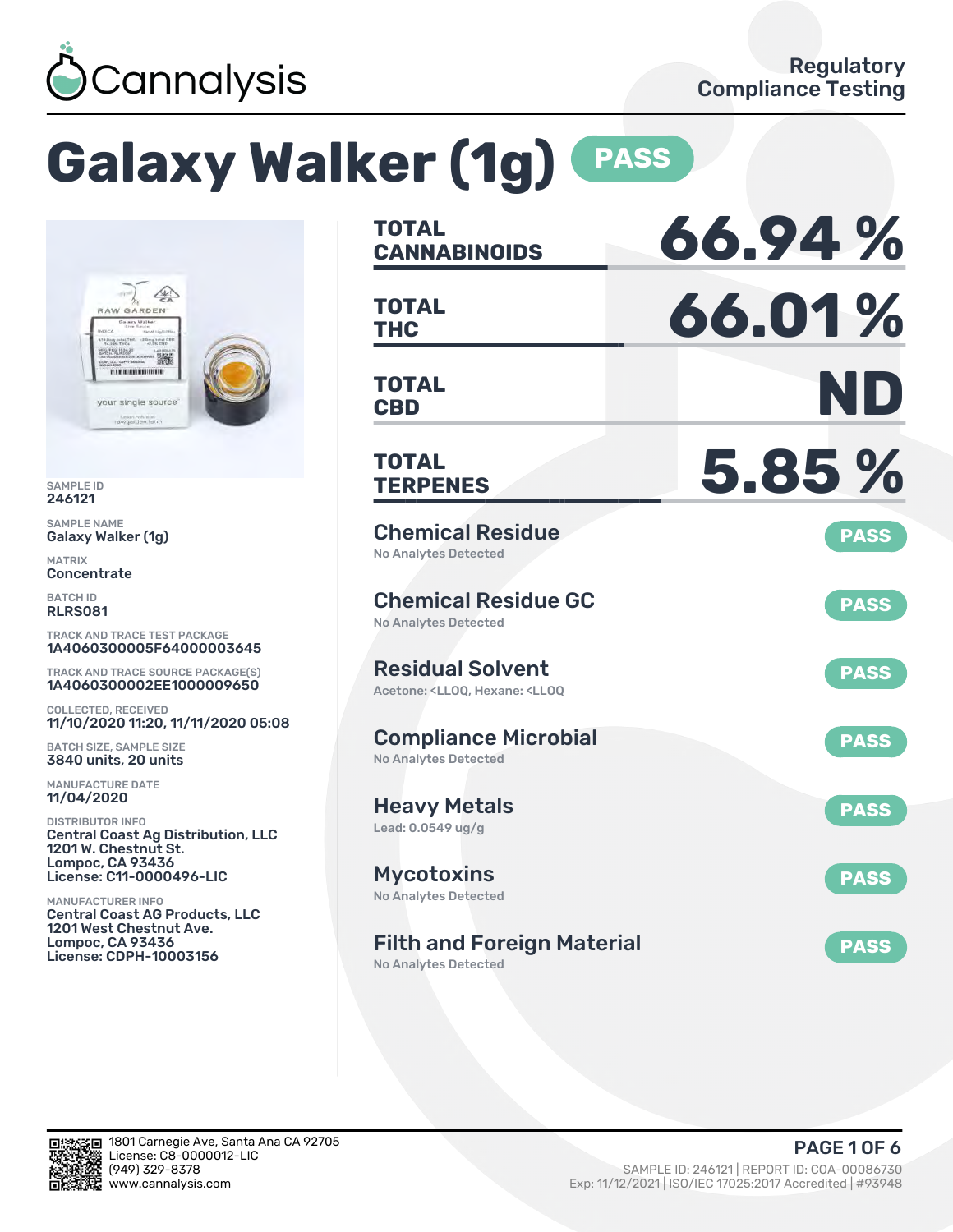

## CANNABINOID ANALYSIS

TOTAL THC,CBD, and CANNABINOIDS value(s) have been decarboxylated.

| TOTAL THC:          | 660.1 mg/g (66.01%), 660.1 mg per package |
|---------------------|-------------------------------------------|
| TOTAL CBD:          | ND.                                       |
| TOTAL CANNABINOIDS: | 669.4 mg/g (66.94 %)                      |

UNIT OF MEASUREMENT: Milligrams per Gram(mg/g)

| <b>ANALYTE</b>         | <b>RESULT</b>        | LOD    | <b>LLOO</b> | <b>ANALYTE</b>   | <b>RESULT</b>         | LOD    | <b>LLOO</b> |
|------------------------|----------------------|--------|-------------|------------------|-----------------------|--------|-------------|
| THCa                   | 729.4 mg/g (72.94 %) | 0.2000 | 0.4000      | CBD <sub>v</sub> | <b>ND</b>             | 0.2000 | 0.4000      |
| D9THC                  | 20.36 mg/g (2.036 %) | 0.2000 | 0.4000      | CBGa             | 8.082 mg/g (0.8082 %) | 0.2000 | 0.4000      |
| D8THC                  | ND                   | 0.2000 | 0.4000      | <b>CBG</b>       | 2.283 mg/g (0.2283 %) | 0.2000 | 0.4000      |
| <b>THC<sub>v</sub></b> | <b>ND</b>            | 0.2000 | 0.4000      | <b>CBN</b>       | <b>ND</b>             | 0.2000 | 0.4000      |
| CBDa                   | <b>ND</b>            | 0.2000 | 0.4000      | CBC              | <b>ND</b>             | 0.2000 | 0.4000      |
| CBD                    | <b>ND</b>            | 0.2000 | 0.4000      |                  |                       |        |             |
|                        |                      |        |             |                  |                       |        |             |

#### ADDITIONAL INFORMATION

| Method:              | SOP-TECH-001 | Sample Prepped: 11/11/2020 15:06  | Sample Approved: 11/12/2020 10:03  |  |
|----------------------|--------------|-----------------------------------|------------------------------------|--|
| Instrument: UPLC-DAD |              | Sample Analyzed: 11/11/2020 16:59 | Prep-Analytical Batch: 23258-17959 |  |



## TERPENE ANALYSIS

| UNIT OF MEASUREMENT: | Milligrams per Gram(mg/g) |
|----------------------|---------------------------|
|----------------------|---------------------------|

| <b>ANALYTE</b>   | <b>RESULT</b>                                                                                                                                  | <b>LOD</b> | <b>LLOQ</b> | <b>ANALYTE</b>         | <b>RESULT</b>           | <b>LOD</b> | <b>LLOQ</b> |
|------------------|------------------------------------------------------------------------------------------------------------------------------------------------|------------|-------------|------------------------|-------------------------|------------|-------------|
| 3-Carene         | ND.                                                                                                                                            | 0.5000     | 1.000       | Alpha bisabolol        | 2.306 mg/g $(0.2306\%)$ | 0.5000     | 1.000       |
| Alpha cedrene    | <b>ND</b>                                                                                                                                      | 0.5000     | 1.000       | Alpha humulene         | 3.859 mg/g (0.3859 %)   | 0.5000     | 1.000       |
| Alpha pinene     | 1.109 mg/g $(0.1109 \%)$                                                                                                                       | 0.5000     | 1.000       | Alpha terpinene        | <b>ND</b>               | 0.5000     | 1.000       |
| Alpha terpineol  | 1.347 mg/g (0.1347 %)                                                                                                                          | 0.3300     | 0.6500      | Beta caryophyllene     | 13.87 mg/g (1.387 %)    | 0.5000     | 1.000       |
| Beta myrcene     | 13.19 mg/g (1.319 %)                                                                                                                           | 0.5000     | 1.000       | Beta pinene            | 1.269 mg/g (0.1269 %)   | 0.6100     | 1.210       |
| Borneol          | <ll0q< td=""><td>0.5000</td><td>1.000</td><td>Camphene</td><td><b>ND</b></td><td>0.5000</td><td>1.000</td></ll0q<>                             | 0.5000     | 1.000       | Camphene               | <b>ND</b>               | 0.5000     | 1.000       |
| Camphor          | <b>ND</b>                                                                                                                                      | 0.5000     | 1.000       | Caryophyllene oxide ND |                         | 0.5000     | 1.000       |
| Cedrol           | <b>ND</b>                                                                                                                                      | 0.5000     | 1.000       | Cis nerolidol          | <b>ND</b>               | 0.5000     | 1.000       |
| Eucalyptol       | <b>ND</b>                                                                                                                                      | 0.5000     | 1.000       | Fenchol                | 1.522 mg/g $(0.1522%)$  | 0.5000     | 1.000       |
| Fenchone         | <b>ND</b>                                                                                                                                      | 0.5000     | 1.000       | Gamma terpinene        | <b>ND</b>               | 0.5000     | 1.000       |
| Gamma terpineol  | <b>ND</b>                                                                                                                                      | 0.1000     | 0.2100      | Geranyl acetate        | <b>ND</b>               | 0.5000     | 1.000       |
| Guaiol           | 1.140 mg/g $(0.1140%)$                                                                                                                         | 0.5000     | 1.000       | Isoborneol             | <b>ND</b>               | 0.5000     | 1.000       |
| Isopulegol       | <b>ND</b>                                                                                                                                      | 0.5000     | 1.000       | Limonene               | 7.461 mg/g (0.7461%)    | 0.5000     | 1.000       |
| Linalool         | 2.882 mg/g (0.2882 %)                                                                                                                          | 0.5000     | 1.000       | Menthol                | <b>ND</b>               | 0.5000     | 1.000       |
| Ocimene 1        | <ll0q< td=""><td>0.1600</td><td>0.3100</td><td>Ocimene 2</td><td>4.061 mg/g <math>(0.4061\%)</math></td><td>0.3500</td><td>0.6900</td></ll0q<> | 0.1600     | 0.3100      | Ocimene 2              | 4.061 mg/g $(0.4061\%)$ | 0.3500     | 0.6900      |
| P-cymene         | <b>ND</b>                                                                                                                                      | 0.5200     | 1.050       | P-mentha-1,5-diene ND  |                         | 0.5000     | 1.000       |
| Pulegone         | <b>ND</b>                                                                                                                                      | 0.5000     | 1.000       | Sabinene               | <b>ND</b>               | 0.5000     | 1.000       |
| Sabinene hydrate | <b>ND</b>                                                                                                                                      | 0.5000     | 1.000       | Terpinolene            | 3.548 mg/g (0.3548 %)   | 0.5000     | 1.000       |
|                  | Trans beta farnesene1.013 mg/g (0.1013 %)                                                                                                      | 0.5000     | 1.000       | Trans nerolidol        | <b>ND</b>               | 0.5000     | 1.000       |
| Valencene        | <b>ND</b>                                                                                                                                      | 0.5000     | 1.000       |                        |                         |            |             |

#### ADDITIONAL INFORMATION

| Method:     | SOP-TECH- |
|-------------|-----------|
| Instrument: | GC-MS-FID |

Method: SOP-TECH-027 Sample Prepped: 11/11/2020 18:54 Sample Approved: 11/12/2020 14:30 Prep-Analytical Batch: 23267-17968

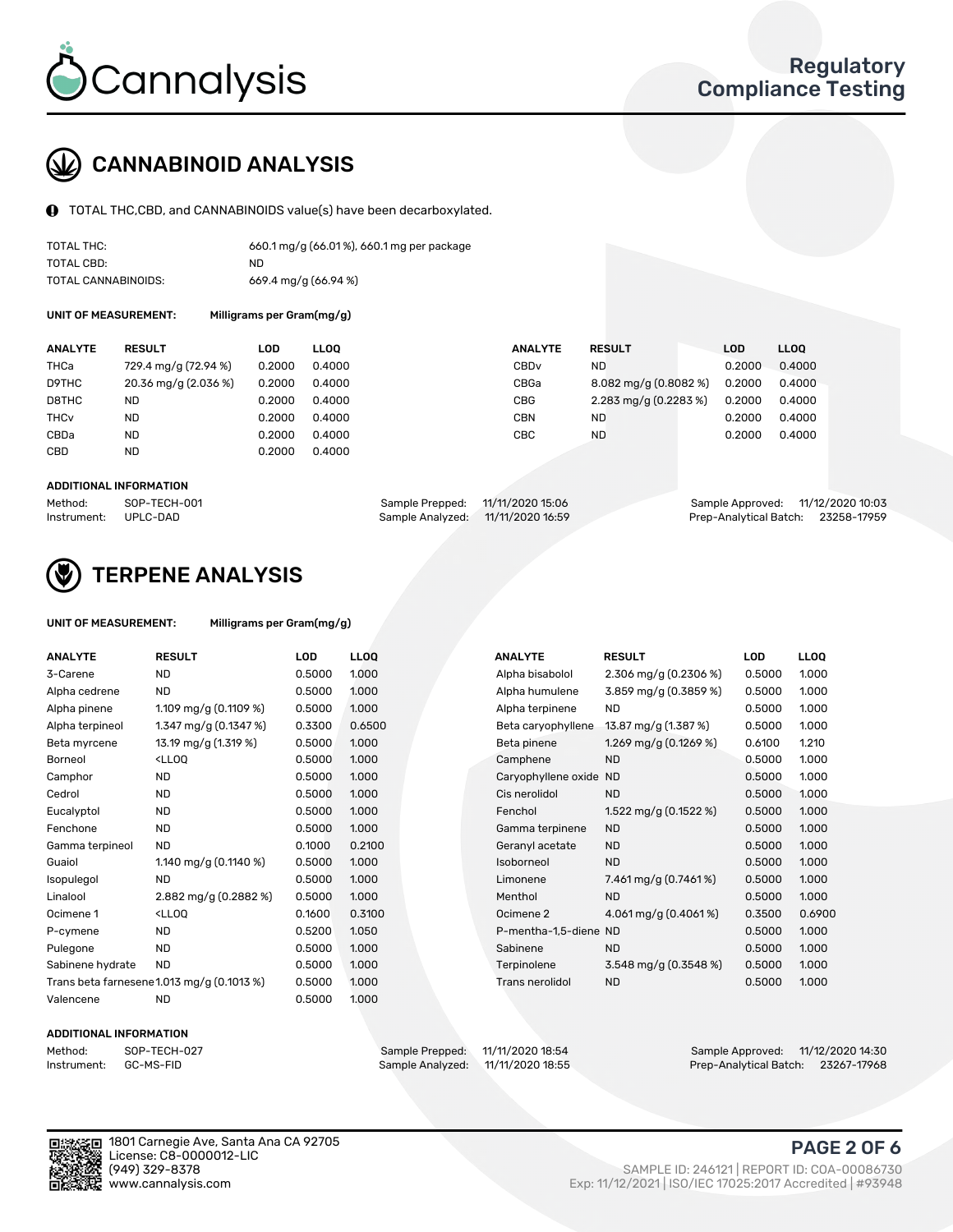

## CHEMICAL RESIDUE ANALYSIS PASS

UNIT OF MEASUREMENT: Micrograms per Gram(ug/g)

| <b>ANALYTE</b>    | <b>RESULT</b> | LOD    | LLOQ   | <b>ACTION LEVEL</b> |      | <b>ANALYTE</b>      | <b>RESULT</b> | LOD    | <b>LLOQ</b> | <b>ACTION LEVEL</b> |      |
|-------------------|---------------|--------|--------|---------------------|------|---------------------|---------------|--------|-------------|---------------------|------|
| Abamectin         | <b>ND</b>     | 0.0200 | 0.0400 | 0.1000              | Pass | Acephate            | <b>ND</b>     | 0.0200 | 0.0400      | 0.1000              | Pass |
| Acequinocyl       | <b>ND</b>     | 0.0200 | 0.0400 | 0.1000              | Pass | Acetamiprid         | <b>ND</b>     | 0.0200 | 0.0400      | 0.1000              | Pass |
| Aldicarb          | <b>ND</b>     | 0.0200 | 0.0400 | 0.0                 | Pass | Azoxystrobin        | <b>ND</b>     | 0.0200 | 0.0400      | 0.1000              | Pass |
| Bifenazate        | <b>ND</b>     | 0.0200 | 0.0400 | 0.1000              | Pass | <b>Bifenthrin</b>   | <b>ND</b>     | 0.0200 | 0.0400      | 3.000               | Pass |
| <b>Boscalid</b>   | <b>ND</b>     | 0.0200 | 0.0400 | 0.1000              | Pass | Carbaryl            | <b>ND</b>     | 0.0200 | 0.0400      | 0.5000              | Pass |
| Carbofuran        | <b>ND</b>     | 0.0200 | 0.0400 | 0.0                 | Pass | Chlorantraniliprole | <b>ND</b>     | 0.0200 | 0.0400      | 10.00               | Pass |
| Clofentezine      | <b>ND</b>     | 0.0200 | 0.0400 | 0.1000              | Pass | Coumaphos           | <b>ND</b>     | 0.0200 | 0.0400      | 0.0                 | Pass |
| Cyfluthrin        | <b>ND</b>     | 0.4000 | 1.000  | 2.000               | Pass | Cypermethrin        | <b>ND</b>     | 0.4000 | 1.000       | 1.000               | Pass |
| Daminozide        | <b>ND</b>     | 0.0200 | 0.0400 | 0.0                 | Pass | Diazinon            | <b>ND</b>     | 0.0200 | 0.0400      | 0.1000              | Pass |
| <b>Dichlorvos</b> | <b>ND</b>     | 0.0200 | 0.0400 | 0.0                 | Pass | Dimethoate          | <b>ND</b>     | 0.0200 | 0.0400      | 0.0                 | Pass |
| Dimethomorph      | <b>ND</b>     | 0.0200 | 0.0400 | 2.000               | Pass | Ethoprophos         | <b>ND</b>     | 0.0200 | 0.0400      | 0.0                 | Pass |
| Etofenprox        | <b>ND</b>     | 0.0200 | 0.0400 | 0.0                 | Pass | Etoxazole           | <b>ND</b>     | 0.0200 | 0.0400      | 0.1000              | Pass |
| Fenhexamid        | <b>ND</b>     | 0.0200 | 0.0400 | 0.1000              | Pass | Fenoxycarb          | <b>ND</b>     | 0.0200 | 0.0400      | 0.0                 | Pass |
| Fenpyroximate     | <b>ND</b>     | 0.0200 | 0.0400 | 0.1000              | Pass | Fipronil            | <b>ND</b>     | 0.0400 | 0.1000      | 0.0                 | Pass |
| Flonicamid        | <b>ND</b>     | 0.0200 | 0.0400 | 0.1000              | Pass | Fludioxonil         | <b>ND</b>     | 0.0200 | 0.0400      | 0.1000              | Pass |
| Hexythiazox       | <b>ND</b>     | 0.0200 | 0.0400 | 0.1000              | Pass | Imazalil            | <b>ND</b>     | 0.0200 | 0.0400      | 0.0                 | Pass |
| Imidacloprid      | <b>ND</b>     | 0.0200 | 0.0400 | 5.000               | Pass | Kresoxim methyl     | <b>ND</b>     | 0.0200 | 0.0400      | 0.1000              | Pass |
| Malathion         | <b>ND</b>     | 0.0200 | 0.0400 | 0.5000              | Pass | Metalaxyl           | <b>ND</b>     | 0.0200 | 0.0400      | 2.000               | Pass |
| Methiocarb        | <b>ND</b>     | 0.0200 | 0.0400 | 0.0                 | Pass | Methomyl            | <b>ND</b>     | 0.0200 | 0.0400      | 1.000               | Pass |
| Mevinphos         | <b>ND</b>     | 0.0200 | 0.0400 | 0.0                 | Pass | Myclobutanil        | <b>ND</b>     | 0.0200 | 0.0400      | 0.1000              | Pass |
| Naled             | <b>ND</b>     | 0.0200 | 0.0400 | 0.1000              | Pass | Oxamyl              | <b>ND</b>     | 0.0200 | 0.0400      | 0.5000              | Pass |
| Paclobutrazol     | <b>ND</b>     | 0.0200 | 0.0400 | 0.0                 | Pass | Permethrins         | <b>ND</b>     | 0.0400 | 0.1000      | 0.5000              | Pass |
| Phosmet           | <b>ND</b>     | 0.0200 | 0.0400 | 0.1000              | Pass | Piperonyl butoxide  | <b>ND</b>     | 0.0200 | 0.0400      | 3.000               | Pass |
| Prallethrin       | <b>ND</b>     | 0.0200 | 0.0400 | 0.1000              | Pass | Propiconazole       | <b>ND</b>     | 0.0200 | 0.0400      | 0.1000              | Pass |
| Propoxur          | <b>ND</b>     | 0.0200 | 0.0400 | 0.0                 | Pass | Pyrethrins          | <b>ND</b>     | 0.0200 | 0.0400      | 0.5000              | Pass |
| Pyridaben         | <b>ND</b>     | 0.0200 | 0.0400 | 0.1000              | Pass | Spinetoram          | <b>ND</b>     | 0.0200 | 0.0400      | 0.1000              | Pass |
| Spinosad          | <b>ND</b>     | 0.0300 | 0.0700 | 0.1000              | Pass | Spiromesifen        | <b>ND</b>     | 0.0200 | 0.0400      | 0.1000              | Pass |
| Spirotetramat     | <b>ND</b>     | 0.0200 | 0.0400 | 0.1000              | Pass | Spiroxamine         | <b>ND</b>     | 0.0200 | 0.0400      | 0.0                 | Pass |
| Tebuconazole      | <b>ND</b>     | 0.0200 | 0.0400 | 0.1000              | Pass | Thiacloprid         | <b>ND</b>     | 0.0200 | 0.0400      | 0.0                 | Pass |
| Thiamethoxam      | <b>ND</b>     | 0.0200 | 0.0400 | 5.000               | Pass | Trifloxystrobin     | <b>ND</b>     | 0.0200 | 0.0400      | 0.1000              | Pass |
|                   |               |        |        |                     |      |                     |               |        |             |                     |      |

#### ADDITIONAL INFORMATION

Method: SOP-TECH-002 Sample Prepped: 11/11/2020 16:48 Sample Approved: 11/12/2020 12:03 Instrument: LC-MS/MS Sample Analyzed: 11/11/2020 16:49 Prep-Analytical Batch: 23260-17955



PAGE 3 OF 6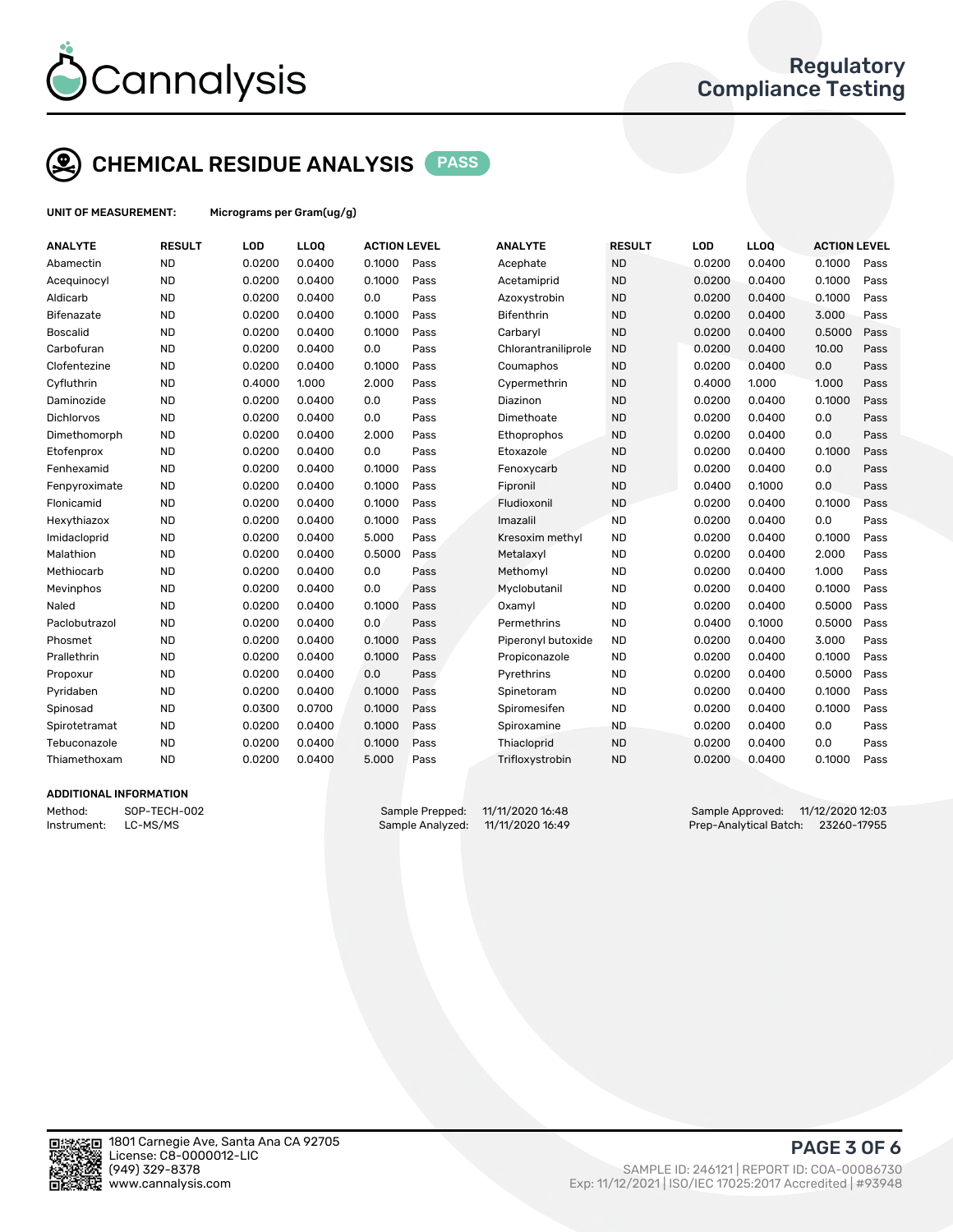

## CHEMICAL RESIDUE GC ANALYSIS PASS

| UNIT OF MEASUREMENT: | Micrograms per |
|----------------------|----------------|
|                      |                |

Gram(ug/g)

| <b>ANALYTE</b>         | <b>RESULT</b>            | LOD    | <b>LLOO</b> | <b>ACTION LEVEL</b> |                                     | <b>ANALYTE</b>                       | <b>RESULT</b> | LOD    | <b>LLOO</b>                                | <b>ACTION LEVEL</b>             |      |
|------------------------|--------------------------|--------|-------------|---------------------|-------------------------------------|--------------------------------------|---------------|--------|--------------------------------------------|---------------------------------|------|
| Captan                 | <b>ND</b>                | 0.1000 | 0.2000      | 0.7000              | Pass                                | Chlordane                            | <b>ND</b>     | 0.0109 | 0.0136                                     | 0.0                             | Pass |
| Methyl parathion       | <b>ND</b>                | 0.0400 | 0.1000      | 0.0                 | Pass                                | <b>PCNB</b>                          | <b>ND</b>     | 0.0200 | 0.0400                                     | 0.1000                          | Pass |
| Chlorfenapyr           | <b>ND</b>                | 0.0800 | 0.1000      | 0.0                 | Pass                                | Chlorpyrifos                         | <b>ND</b>     | 0.0800 | 0.1000                                     | 0.0                             | Pass |
| ADDITIONAL INFORMATION |                          |        |             |                     |                                     |                                      |               |        |                                            |                                 |      |
| Method:<br>Instrument: | SOP-TECH-010<br>GC-MS/MS |        |             |                     | Sample Prepped:<br>Sample Analyzed: | 11/11/2020 16:49<br>11/11/2020 16:49 |               |        | Sample Approved:<br>Prep-Analytical Batch: | 11/12/2020 11:43<br>23261-17956 |      |

### RESIDUAL SOLVENT ANALYSIS PASS

UNIT OF MEASUREMENT: Micrograms per Gram(ug/g)

| <b>ANALYTE</b>       | <b>RESULT</b>                                                                                                                                                                          | LOD    | <b>LLOO</b> | <b>ACTION LEVEL</b> |      | <b>ANALYTE</b>           | <b>RESULT</b> | LOD    | <b>LLOO</b> | <b>ACTION LEVEL</b> |      |
|----------------------|----------------------------------------------------------------------------------------------------------------------------------------------------------------------------------------|--------|-------------|---------------------|------|--------------------------|---------------|--------|-------------|---------------------|------|
| Acetone              | <lloq< td=""><td>5.000</td><td>250.0</td><td>5000</td><td>Pass</td><td>Acetonitrile</td><td><b>ND</b></td><td>5.000</td><td>50.00</td><td>410.0</td><td>Pass</td></lloq<>              | 5.000  | 250.0       | 5000                | Pass | Acetonitrile             | <b>ND</b>     | 5.000  | 50.00       | 410.0               | Pass |
| Benzene              | <b>ND</b>                                                                                                                                                                              | 0.5000 | 1.000       | 1.000               | Pass | <b>Butane</b>            | <b>ND</b>     | 76.80  | 96.00       | 5000                | Pass |
| Chloroform           | <b>ND</b>                                                                                                                                                                              | 0.5000 | 1.000       | 1.000               | Pass | Ethanol                  | <b>ND</b>     | 10.00  | 50.00       | 5000                | Pass |
| <b>Ethyl Acetate</b> | <b>ND</b>                                                                                                                                                                              | 5.000  | 50.00       | 5000                | Pass | <b>Ethyl Ether</b>       | <b>ND</b>     | 25.00  | 50.00       | 5000                | Pass |
| Ethylene oxide       | <b>ND</b>                                                                                                                                                                              | 0.5000 | 1.000       | 1.000               | Pass | Heptane                  | <b>ND</b>     | 1.000  | 5.000       | 5000                | Pass |
| Hexane               | <lloo< td=""><td>0.5000</td><td>5.000</td><td>290.0</td><td>Pass</td><td><b>Isopropyl Alcohol</b></td><td><b>ND</b></td><td>5.000</td><td>50.00</td><td>5000</td><td>Pass</td></lloo<> | 0.5000 | 5.000       | 290.0               | Pass | <b>Isopropyl Alcohol</b> | <b>ND</b>     | 5.000  | 50.00       | 5000                | Pass |
| Methanol             | <b>ND</b>                                                                                                                                                                              | 10.00  | 50.00       | 3000                | Pass | Methylene chloride       | <b>ND</b>     | 0.5000 | 1.000       | 1.000               | Pass |
| Pentane              | <b>ND</b>                                                                                                                                                                              | 1.000  | 50.00       | 5000                | Pass | Propane                  | <b>ND</b>     | 16.00  | 20.00       | 5000                | Pass |
| Toluene              | <b>ND</b>                                                                                                                                                                              | 0.5000 | 1.000       | 890.0               | Pass | Xvlenes                  | <b>ND</b>     | 6.000  | 100.0       | 2170                | Pass |
| Trichloroethylene    | <b>ND</b>                                                                                                                                                                              | 0.2500 | 1.000       | 1.000               | Pass | 1.2-Dichloroethane       | <b>ND</b>     | 0.5000 | 1.000       | 1.000               | Pass |

#### ADDITIONAL INFORMATION

Method: SOP-TECH-021 Sample Prepped: 11/11/2020 17:03 Sample Approved: 11/12/2020 12:27<br>Sample Analyzed: 11/11/2020 17:03 Prep-Analytical Batch: 23253-17960

Prep-Analytical Batch: 23253-17960



UNIT OF MEASUREMENT: Cycle Threshold (Ct)

| <b>ANALYTE</b>                        | <b>RESULT</b>          | LOD   | <b>LLOO</b>      |                                     | <b>ACTION LEVEL</b> | <b>ANALYTE</b> | <b>RESULT</b>                        | LOD   | LL <sub>00</sub> |     | <b>ACTION LEVEL</b> |
|---------------------------------------|------------------------|-------|------------------|-------------------------------------|---------------------|----------------|--------------------------------------|-------|------------------|-----|---------------------|
| A.fumigatus                           | <b>ND</b>              | 33.00 | 0.0              | 0.0                                 | Pass                | A. flavus      | <b>ND</b>                            | 33.00 | 0.0              | 0.0 | Pass                |
| A. niger                              | <b>ND</b>              | 33.00 | 0.0              | 0.0                                 | Pass                | A. terreus     | <b>ND</b>                            | 33.00 | 0.0              | 0.0 | Pass                |
| <b>STEC</b>                           | <b>ND</b>              | 33.00 | 0.0              | 0.0                                 | Pass                | Salmonella spp | <b>ND</b>                            | 33.00 | 0.0              | 0.0 | Pass                |
|                                       | ADDITIONAL INFORMATION |       |                  |                                     |                     |                |                                      |       |                  |     |                     |
| SOP-TECH-016, SOP-TECH-022<br>Method: |                        |       |                  | 11/12/2020 15:06<br>Sample Prepped: |                     |                | 11/12/2020 20:17<br>Sample Approved: |       |                  |     |                     |
| aPCR<br>Instrument:                   |                        |       | Sample Analyzed: | 11/12/2020 15:18                    |                     |                | Prep-Analytical Batch:               |       | 23273-18005      |     |                     |

PAGE 4 OF 6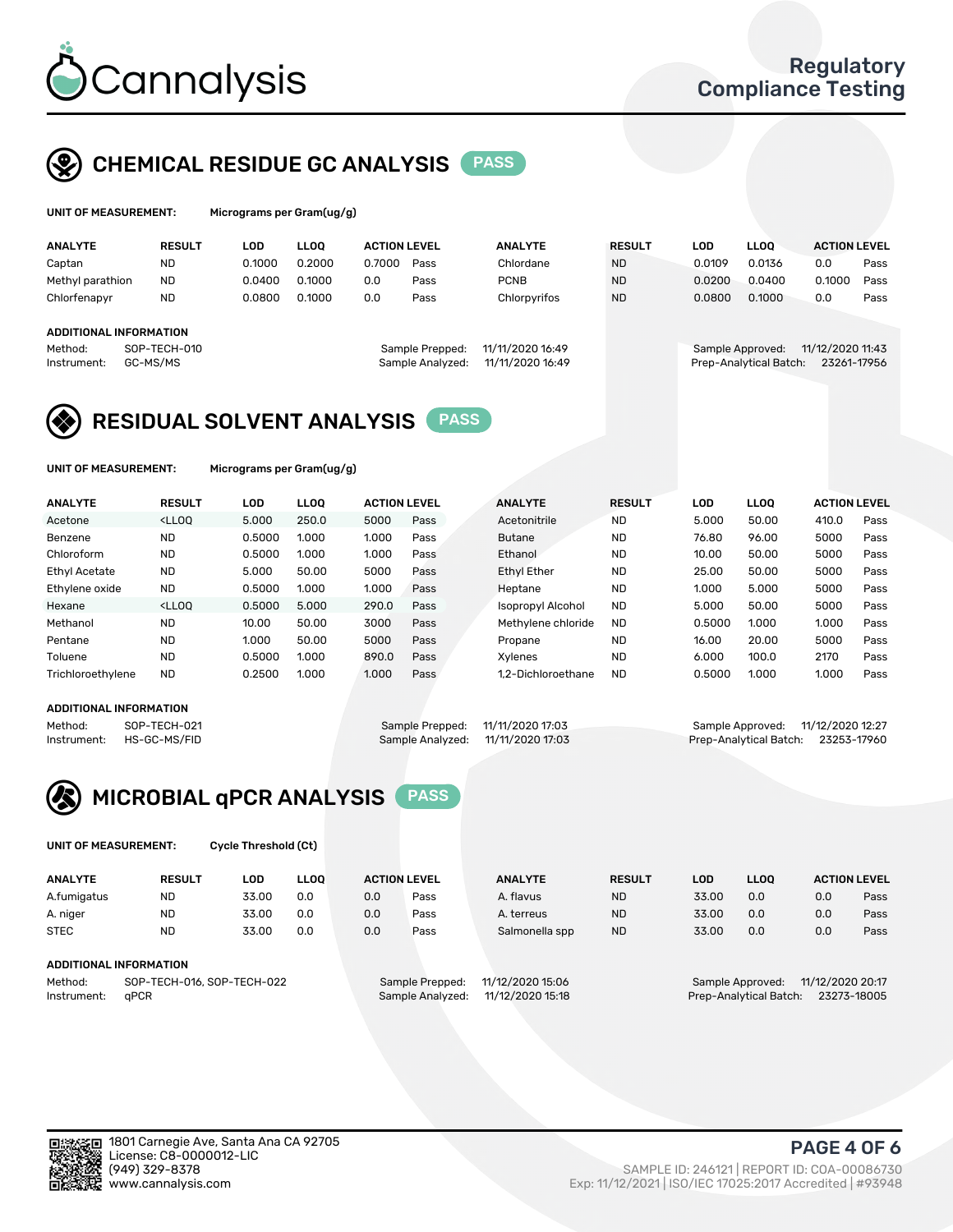



| UNIT OF MEASUREMENT:                      |               | Micrograms per Gram(ug/g)      |             |                     |                  |                                       |            |             |                     |
|-------------------------------------------|---------------|--------------------------------|-------------|---------------------|------------------|---------------------------------------|------------|-------------|---------------------|
| <b>ANALYTE</b>                            | <b>RESULT</b> | <b>LOD</b>                     | <b>LLOO</b> | <b>ACTION LEVEL</b> | <b>ANALYTE</b>   | <b>RESULT</b>                         | <b>LOD</b> | <b>LLOO</b> | <b>ACTION LEVEL</b> |
| Arsenic                                   | <b>ND</b>     | 0.0200                         | 0.0500      | 0.2000<br>Pass      | Cadmium          | <b>ND</b>                             | 0.0050     | 0.0500      | 0.2000<br>Pass      |
| Lead                                      | $0.0549$ ug/g | 0.0100                         | 0.0500      | 0.5000<br>Pass      | Mercury          | <b>ND</b>                             | 0.0030     | 0.0500      | 0.1000<br>Pass      |
|                                           |               |                                |             |                     |                  |                                       |            |             |                     |
| <b>ADDITIONAL INFORMATION</b>             |               |                                |             |                     |                  |                                       |            |             |                     |
| SOP-TECH-013<br>Method:                   |               |                                |             | Sample Prepped:     | 11/12/2020 11:14 | 11/12/2020 20:15<br>Sample Approved:  |            |             |                     |
| ICP-MS<br>Instrument:                     |               |                                |             | Sample Analyzed:    | 11/12/2020 11:33 | Prep-Analytical Batch:<br>23298-17986 |            |             |                     |
|                                           |               |                                |             |                     |                  |                                       |            |             |                     |
| <b>MYCOTOXINS ANALYSIS</b><br><b>PASS</b> |               |                                |             |                     |                  |                                       |            |             |                     |
|                                           |               |                                |             |                     |                  |                                       |            |             |                     |
| UNIT OF MEASUREMENT:                      |               | Micrograms per Kilogram(ug/kg) |             |                     |                  |                                       |            |             |                     |
| <b>ANALYTE</b>                            | <b>RESULT</b> | <b>LOD</b>                     | <b>LLOO</b> | <b>ACTION LEVEL</b> | <b>ANALYTE</b>   | <b>RESULT</b>                         | <b>LOD</b> | <b>LLOO</b> | <b>ACTION LEVEL</b> |
| Aflatoxin B1                              | <b>ND</b>     | 1.000                          | 2.000       | N/A                 | Aflatoxin B2     | <b>ND</b>                             | 2.000      | 5.000       | N/A                 |

Aflatoxin G1 ND 2.000 5.000 N/A Aflatoxin G2 ND 2.000 5.000 N/A Total Aflatoxins ND 10.00 14.00 20.00 Pass Ochratoxin A ND 1.000 2.000 20.00 Pass

#### ADDITIONAL INFORMATION

Method: SOP-TECH-020 Sample Prepped: 11/11/2020 11:42 Sample Approved: 11/12/2020 10:40 Instrument: LC-MS/MS Sample Analyzed: 11/11/2020 11:56 Prep-Analytical Batch: 23243-17933

## FILTH & FOREIGN MATERIAL ANALYSIS PASS

UNIT OF MEASUREMENT: Filth and Foreign Matter (%, #/3g)

| <b>ANALYTE</b>                                              | <b>RESULT</b> | LOD | LLOO | <b>ACTION LEVEL</b>                                                         |      | <b>ANALYTE</b> | <b>RESULT</b> | LOD                                                                           | <b>LLOO</b> | <b>ACTION LEVEL</b> |      |
|-------------------------------------------------------------|---------------|-----|------|-----------------------------------------------------------------------------|------|----------------|---------------|-------------------------------------------------------------------------------|-------------|---------------------|------|
| IF RH ME                                                    | <b>ND</b>     | 0.0 | 0.0  | 1.000                                                                       | Pass | <b>IFM</b>     | <b>ND</b>     | 0.0                                                                           | 0.0         | 25.00               | Pass |
| Mold                                                        | <b>ND</b>     | 0.0 | 0.0  | 25.00                                                                       | Pass | <b>SSCD</b>    | <b>ND</b>     | 0.0                                                                           | 0.0         | 25.00               | Pass |
| ADDITIONAL INFORMATION                                      |               |     |      |                                                                             |      |                |               |                                                                               |             |                     |      |
| Method:<br>SOP-TECH-009<br>Instrument:<br>Visual Inspection |               |     |      | 11/11/2020 16:45<br>Sample Prepped:<br>11/11/2020 16:55<br>Sample Analyzed: |      |                |               | 11/11/2020 17:08<br>Sample Approved:<br>Prep-Analytical Batch:<br>23271-17958 |             |                     |      |